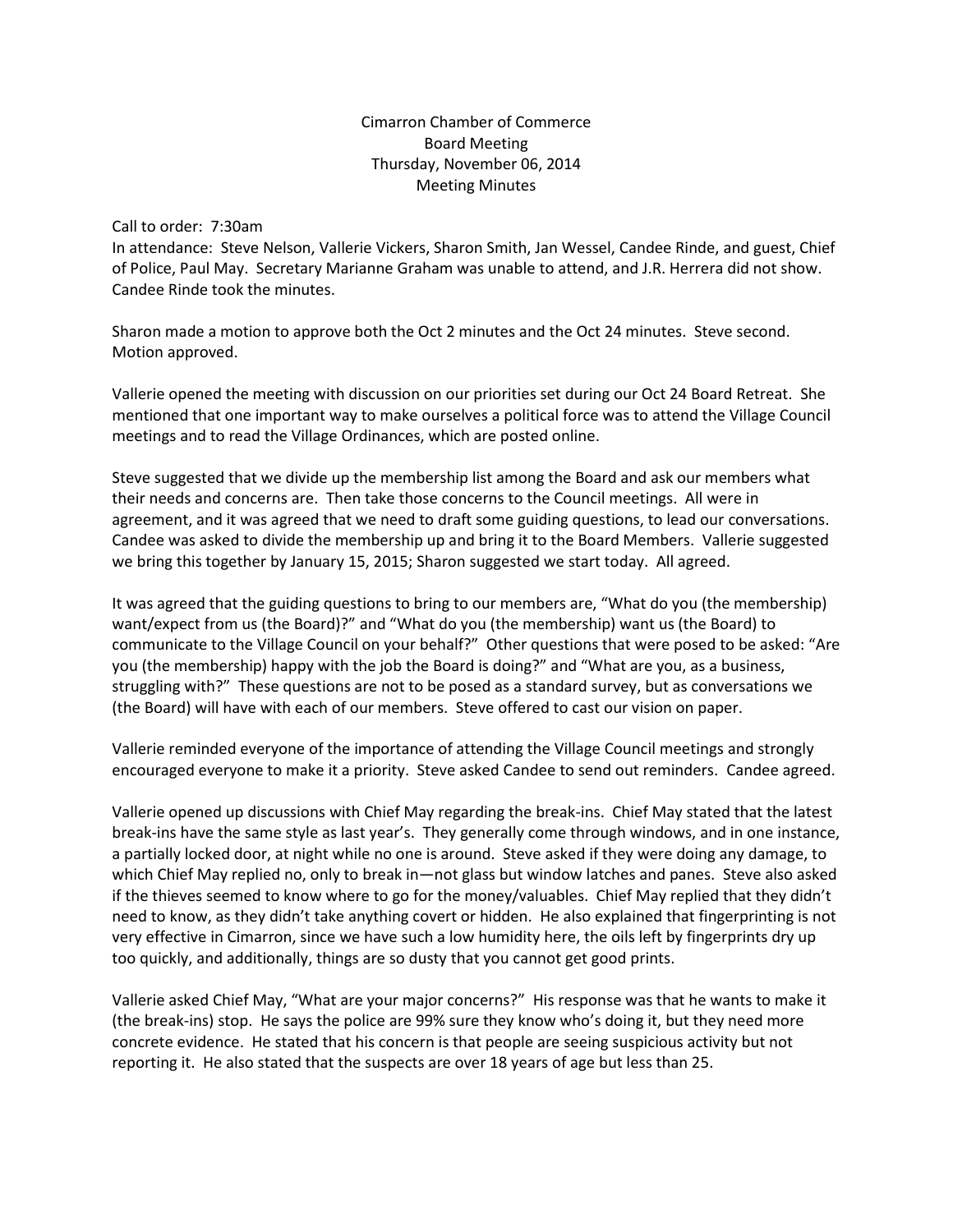Steve posed a suggestion to Chief May about citizens on patrol. The chief stated that might work. It's very difficult for the police to sneak up on people in a car at night, because it is extremely quiet at night in Cimarron. You can hear someone walking several blocks away. The chief also stated that the police have been patrolling at night, and that Casey has found a good, dark place to sit and watch. Steve said that it would be good to let the community know that the police are indeed out at night, since it is generally believed that the police are home in bed at night. Sharon also agreed that we need to dispel rumors, and asked about how can we get good information to the public. She also posed the question: What can we do to help business owners protect their business? Steve suggested that our Board President (Vallerie) should send a letter to Mayor LeDoux, strongly encouraging her to send a letter to the community to let the public know what the police and the Village governing body are doing in regards to these break-ins. It was agreed that this letter (from the mayor) should also be put in the water bill, and possibly also passed out to the school children to take home. Vallerie agreed to send a letter to the mayor. Vallerie called for a vote on this matter. Sharon second. The motion carried.

Chief May's closing statements were that security in Cimarron is atrocious. He suggested that everyone should have (and use) deadbolts on their doors, make sure their windows are locked properly and secured with window slide stops, he suggested that there are coatings you can put on windows that will make them almost bullet proof, and stated that there are only 3 businesses in Cimarron with alarms. He also said that security cameras were a good idea. Vallerie posed the question of how to get a couple cameras put in the Village (possibly alleys). Steve also suggested that game cameras would be a good idea, and that Philmont uses them. Chief May stated that you could get them at Radio Shack for under \$400. This closed the discussion of the break-ins.

Vallerie moved the discussions to the next item in the agenda, issues of concern to businesses in Cimarron. She posed the question: "How do we get new businesses to come to Cimarron with such a poor water infrastructure and bad roads?" Sharon agreed that this is a priority. Steve asked "How do we get progress?" It was mentioned that "There's no money" is always stated as the problem. Steve stated that in order to be a political force and help move things forward, we need to bring these issues to the Village Council and ask "What do you need us to do to help you?"

Next point of discussion, the bylaws: Steve mentioned that he really needed a team to work on this, and that he had not had time to pour through it himself, but did have a recommendation regarding the membership levels. He recommended that we cut the levels down to two: Gold level and regular level. Anyone can be a Regular level member. Gold members get a higher priority on the website. All agreed. Action: Need to send a letter out to the membership and get a vote.

Next point of discussion, the debt to the Village: It was agreed that we need to bring the minutes from 2010--where then Board President Deborah Sanders stated that we need to consider how to repay our debt of \$7500 to the Village—to our meeting with Mindy on Nov 19.

Next point of discussion, the CS Ranch grant request: Vallerie stated that the letter of request has been drafted and signed, and that Candee will mail it out in December. Sharon asked to see a copy. Candee passed the letter around and also offered to email it to the entire Board.

Vallerie opened the floor to new business. No one had any to bring.

Next item of discussion, the Nominating Committee: Vallerie shared that the members of the Nominating Committee are: Jan Wessel (board member), Susan Norris (Chamber member), & Jon Erich